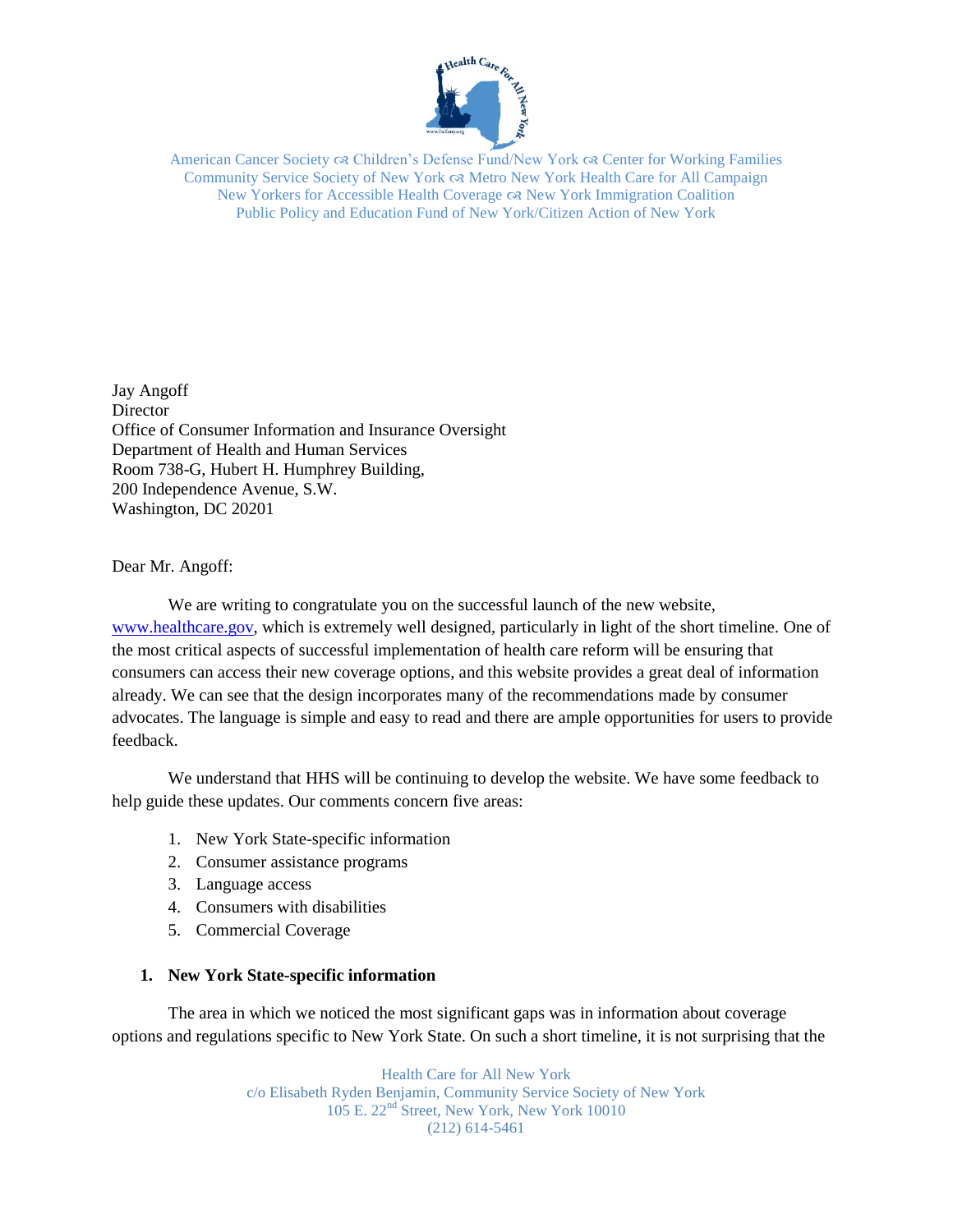

web portal does not have more complete information about the very different state options. We urge HHS to update state information accurately. We prepared a list of areas in which the New York State information should be made clearer.

## Mini-COBRA

New York state has a mini-COBRA law that covers most workers not covered by the federal law. Last year, New York also passed a law that allows New Yorkers with coverage under COBRA or mini-COBRA to keep that coverage for up to 36 months, rather than the 18 months generally available under COBRA. This information, and a link to a New York State Department of Insurance website explaining these provisions, should be included on the New York State COBRA information page of the web portal.

## Coverage for Young Adults Under Age 26

This section does not mention New York State's law allowing young adults between the ages of 26 and 29 to remain on their parent's coverage. We urge HHS to insert the following language:

In addition, because of a new state law, young adults between the ages of 26 and 29 living in New York can also choose to stay on their parent's coverage, but the parent or child will be responsible for a separate premium for this young adult option (over and above what the parent pays for their group coverage). To find out how to keep your child covered, speak to your employer's human resources office.

## Medicaid

This section only mentions Medicaid. It should also include Child Health Plus and Family Health Plus (our Medicaid expansion program) in the Highlighted Tab to the Left as well as embedded in the text. Below is some suggested language for each of the programs and on how to receive assistance to enroll.

## Family Health Plus

Family Health Plus is a health insurance program for low-income New Yorkers ages 19-64 whose incomes are too high for Medicaid and who do not have other insurance. Family Health Plus has no premiums but there are modest co-payments for some services.

Benefits: Family Health Plus provides health coverage for a wide range of medical services including doctor visits, hospital care, emergency care, prescription drugs, smoking cessation products, lab tests and x-rays, mental health services, eye glasses, dental services (if offered by the health plan) and more. Family Health Plus has some limits on services.

Individuals enrolled in Family Health Plus will receive health care through a managed care plan. Adults must select a health plan as part of the application. They then visit the health plan's network of doctors, health centers and hospitals. Through this health plan, they will have a regular doctor who they can go to for well check-ups and when they are sick. This doctor can help refer the participant to a specialist, if needed.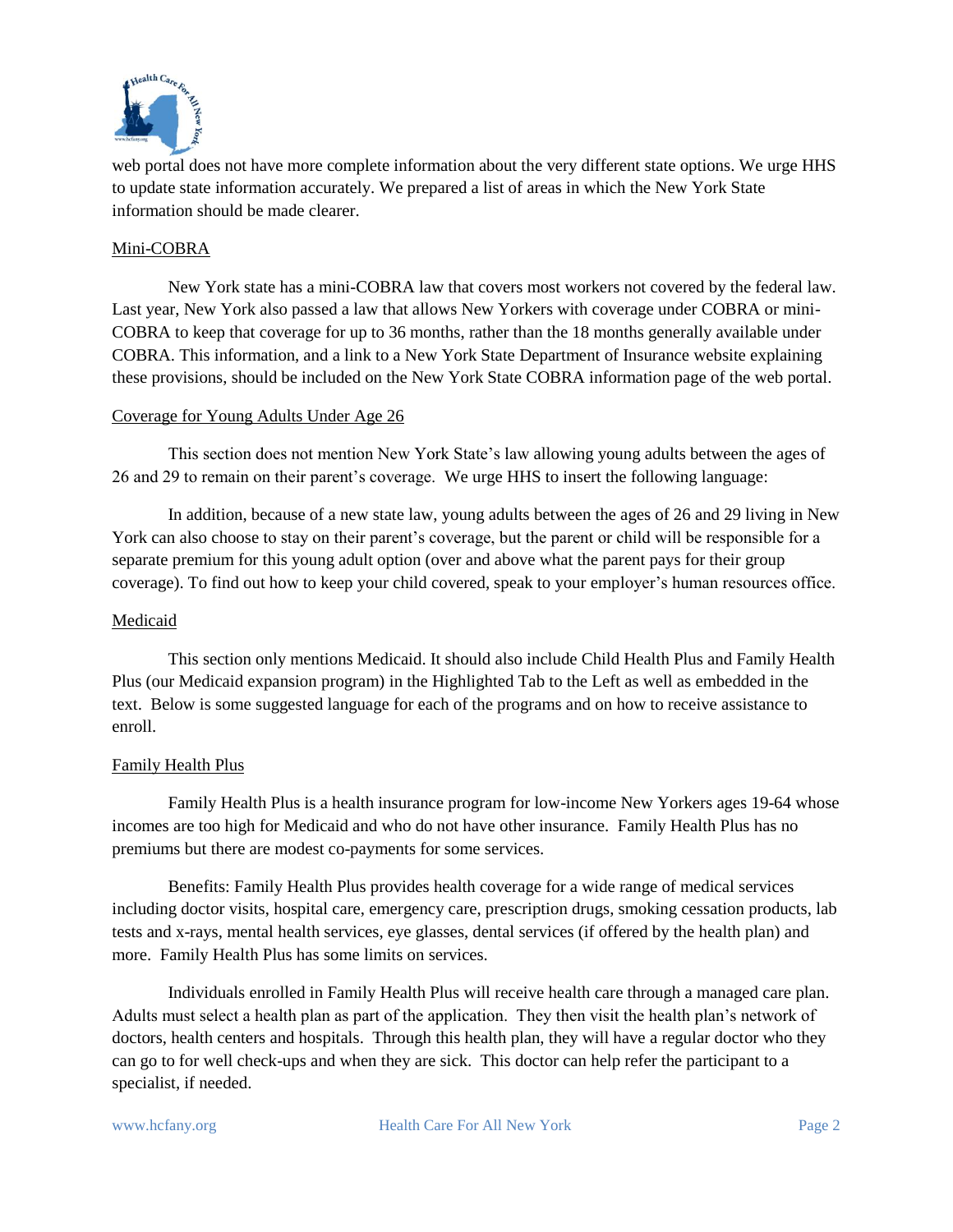

Nearly every uninsured child is eligible for Child Health Plus, regardless of immigration status. Child Health Plus is a free or low-cost health insurance program for uninsured children who are 18 years of age or younger living in New York who are not eligible for Medicaid or are not currently enrolled in coverage through their employer. Depending on a family's income, a family will be required to pay an affordable monthly premium offered on a sliding fee scale.

Benefits: Child Health Plus provides comprehensive health coverage for a wide range of medical services including regular doctor visits, vaccinations, hospital care, emergency room care, prescription drugs, lab tests and x-rays, eye glasses, speech and language services, dental and medically necessary orthodontia care, durable medical equipment and much more.

For more information about Child Health Plus call the toll free hotline: 1-800-698-4543 (1-877- 898-5849 TTY line for hearing impaired)

## Medicaid for Pregnant Women and Teens

New York also offers comprehensive prenatal care for pregnant women and their babies. To find out more information and to get a referral to a pregnancy care provider, call 1-800-522-5006 or go to <http://www.health.state.ny.us/nysdoh/pcap/index.htm>

## Finding Care You Can Afford

The Finding Care You Can Afford section links to free or below cost care under Hill-Burton, a federal law that required some free care in exchange for a capital grant or loan. The problem is that many of the hospitals with this obligation have been certified as meeting the obligation, and no longer are required to provide the free or below cost care. This needs to be customized for local conditions.

Instead the site should refer to New York's Hospital Financial Assistance law that requires over 200 general hospitals in the state to provide free or discounted care to uninsured patients who cannot afford to pay for care. New York State Department of Health has a website that explains the law to consumers and allows consumers to search for a local hospital that is required to provide financial assistance. The website is available at http://hospitals.nyhealth.gov/psa.php.

There are many other resources available to help consumers find sources of free or discounted care in their communities and these resources should be added to this page. Here are a few of the resources:

For a directory of New York City's Health and Hospitals Corporation:

<http://www.nyc.gov/html/hhc/html/facilities/directory.shtml>

For the New York City Human Resources Administration's listing of resources for the uninsured:

<http://www.nyc.gov/html/hia/html/resources/resources.shtml>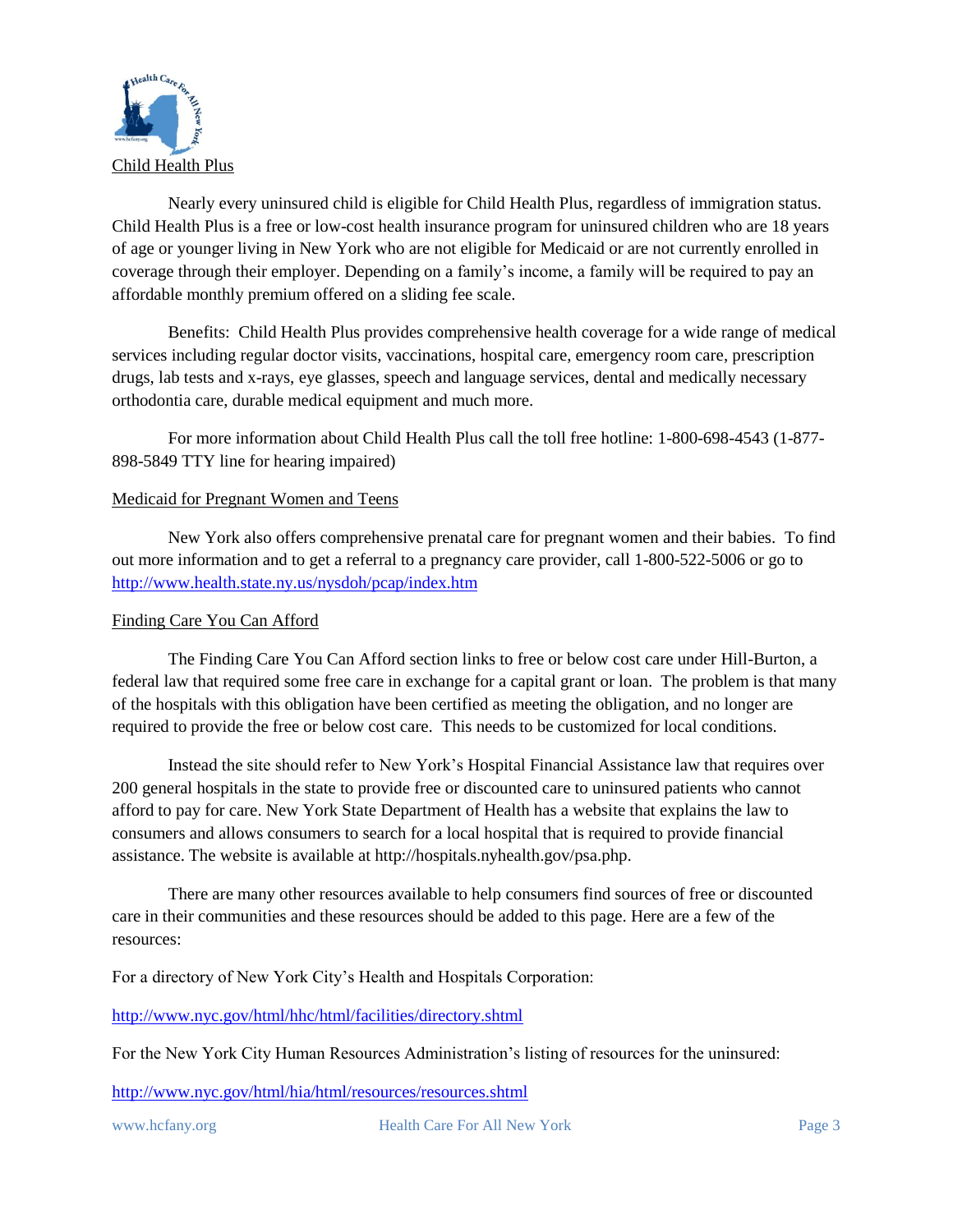

For the Community Health Care Association of New York:

http://www.chcanys.org/

## **2. Consumer assistance programs**

In our response to HHS's request for comments on the web portal, we suggested that the website provide information about consumer assistance programs available in the state. We notice that this information is not yet included in the site. We recommend adding the following information:

# **Help with enrolling in public health insurance**

CALL 1-877-934-7587

To find out if you are eligible to enroll in public health insurance, you may contact a Facilitated Enroller in your community. Facilitated Enrollers are community-based organizations and health plans who will screen you for eligibility, help you collect the right documents, fill out the application and make sure your application is processed. The Facilitated Enroller can also help you understand how managed care works. For help finding an enroller you can call 1-977-934- 7587.

# **Help getting, keeping, and using health coverage**

CALL 1-212-614-5400

Community Health Advocates supports individuals and communities to navigate New York's healthcare systems and services. We can provide free services in over 12 languages to:

- $\checkmark$  Assist you in getting the health coverage you need;
- $\checkmark$  Educate you on how to use your health insurance once you are enrolled;
- $\checkmark$  Assist you to make sure you are getting the best care possible.

## **3. Language access**

As advocates representing diverse communities in New York State, we are concerned that there is no information available for consumers with limited English proficiency (LEP). Federal law requires that HHS provide meaningful access to this service to LEP consumers. We have heard that the entire website will be translated into Spanish and maintained in both English and Spanish. This is an excellent first step.

But HHS must do more to make the site accessible to LEP consumers. Over 5 million New Yorkers speak a language other than English at home. Immigrants are a vital part of New York's communities, and we urge the Secretary to improve the language access aspects of the website. It may not be feasible to translate the entire website into every language spoken in the United States, but it would not be overly burdensome to translate it into the six most commonly spoken languages other than English.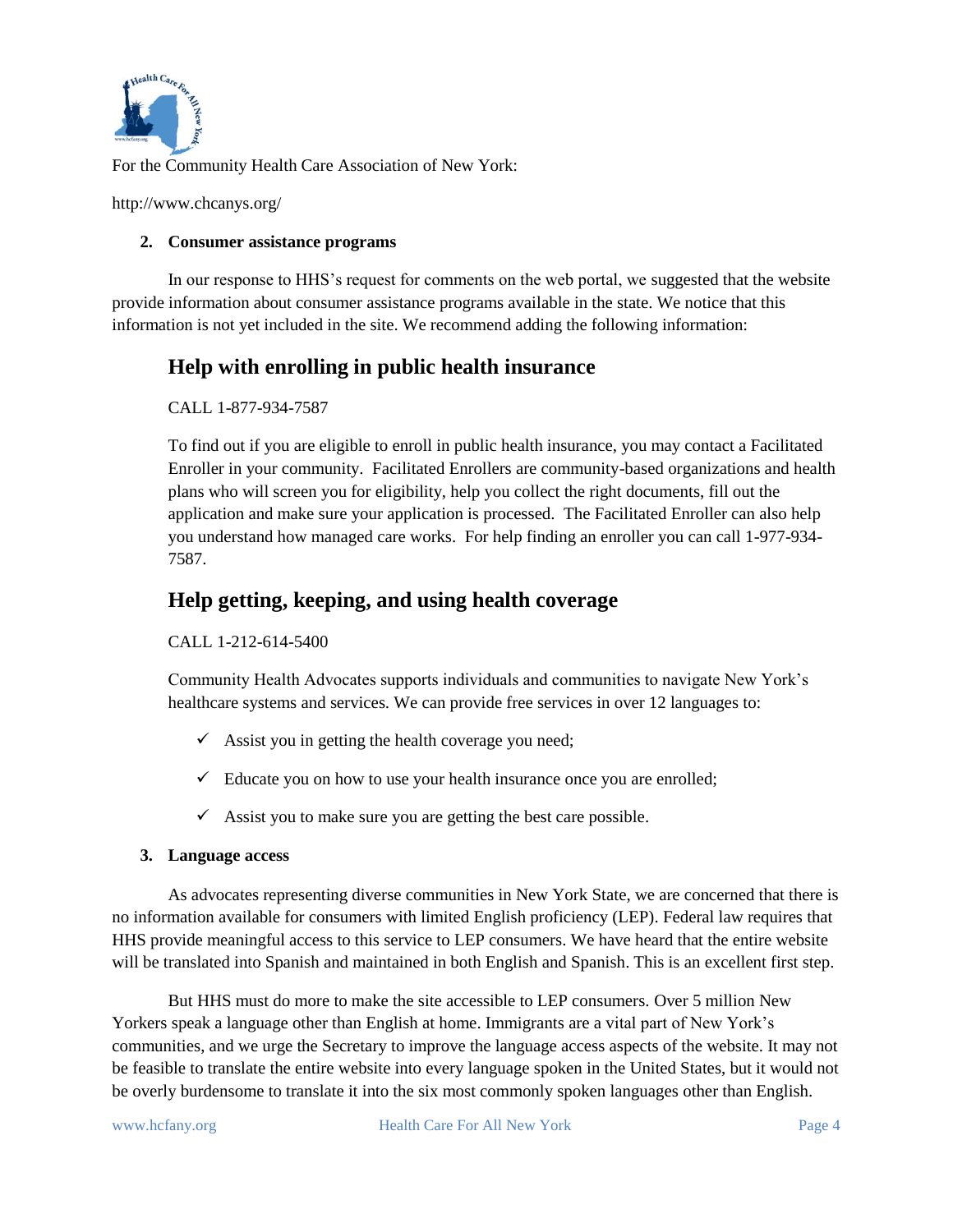

HHS can find ways to provide access to speakers of other languages, including providing a hotline number where consumers can get the information they need in their own language.

## **4. Consumers with disabilities**

Consumers with disabilities are among those most in need of accurate, comprehensive information about health access options. We note that the website does not always contain accurate information for these consumers. For example, a discussion about the Medicare Part D rebate only mentions that it is available to seniors, but does not mention disabled Medicare beneficiaries. And a discussion of health disparities fails to mention people with disabilities as a category of people who experience significant health disparities.

The people with disabilities category is an excellent idea, including the ability to select individual with a medical condition or health problem, special healthcare need, and nursing home or long term care. The specialized information about programs that are available if you have breast or ovarian cancer is also helpful. However, the decision tree will need some adjustments. For example, if a consumer with a disability selects the option "I need health insurance," Medicare is included as one of the options. But if the consumer selects "I have been rejected for coverage because of my disability," Medicare is erroneously not included.

The long term care section of the website mentions Home and Community Based Care, but is not customized to explain programs like New York State's Nursing Home Transition and Waiver Program or Money Follows the Person in New York State. The "learn more" link takes you first to the site of National Association of State Medicaid Directors and then to New York's Medicaid website, which does not feature long term care. A much better link would be the New York Department of Health Long Term Care page, at http://www.nyhealth.gov/facilities/long\_term\_care/.

## **5.Commercial Coverage**

We look forward to the improvement planned for the private coverage section. Currently, the section can be hard to navigate without assistance. The site has identified the key concerns for consumers – the plan benefits, the provider network, and the drug formulary – when considering a plan, but not all plans have provided links and pricing information is not yet available.

We hope that the October version will include the ability to customize the material and build custom plan comparisons. Consumers should be able to search for plans that include their provider and their drugs. They should also be able to compare plans by: the monthly premium; annual deductible; annual out-of-pocket maximum; and cost sharing for inpatient hospital stays, doctor visits, specialist visits, generic and brand name prescription drugs, emergency room, radiology, laboratory, outpatient surgery, outpatient mental health, outpatient substance abuse, Physical Therapy and Occupational Therapy. Our consumers are also interested in knowing whether coverage includes alternative approaches, which are often cheaper, such as chiropractic, homeopathy, acupuncture, and nutrition.